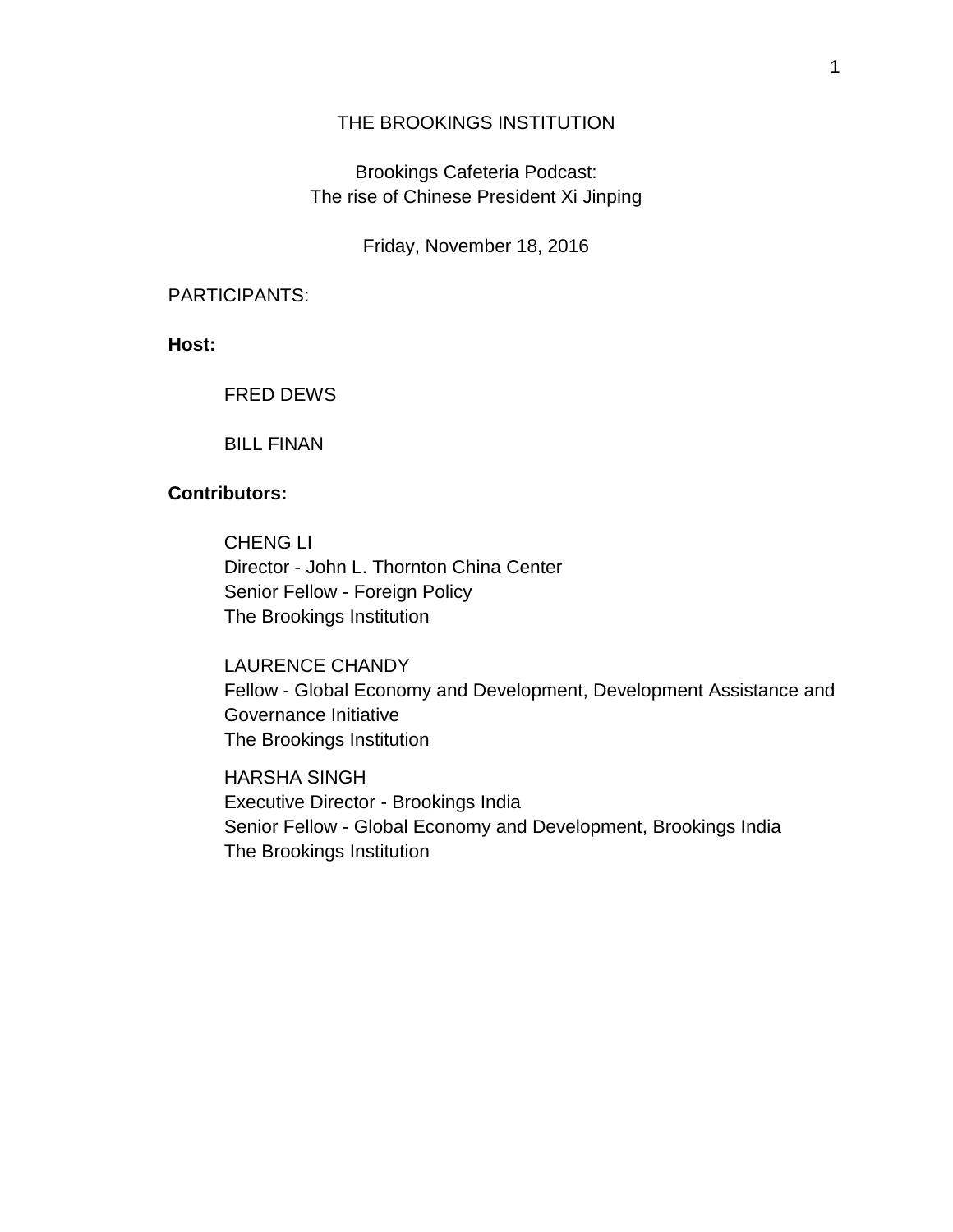DEWS: Welcome to the Brookings Cafeteria, a podcast about ideas and the experts who have them. I'm Fred Dews. The last ten episodes of this podcast focused, necessarily, on the U.S. presidential election. I'm proud of all the episodes but I encourage you to find and listen to my interview with Carol Graham, unhappiness among low-income white Americans and also the two election 2016 event rebroadcasts that looked ahead to what challenges the next president faces. The show will continue to offer many discussions with our experts on President-elect Trump's transition as well as policy ideas and recommendations for his administration.

You can also stay up to speed on all the issues facing the president-elect as he transitions to the White House by listening to our recent and upcoming events including ones on the Millennial vote, recommendations on global education, and the future of transatlantic relations among others and as always Brookings experts are publishing their ideas and recommendations on a wide range of policy topics including climate governance, the Middle East peace process, and financial reform, but for this episode of the Brookings Cafeteria, a timeout from U.S. politics.

Instead, Cheng Li, director of the John L. Thornton China center here at Brookings, talks about the rise of Chinese president Xi Jinping through the Chinese Communist Party leadership. Then Laurence Chandy looks at the effect of technology and globalization on inequality. Finally, you'll meet Harsha Singh, executive director of the Brookings India Center located in New Delhi, and find out why it's so important to understand what's happening in India. If you have a question for an expert, you can send it to our email address bcp@brookings.edu and I'll find an expert to answer it. If you attach an audio file, I'll play it on the air. And now, here's my colleague Bill Finan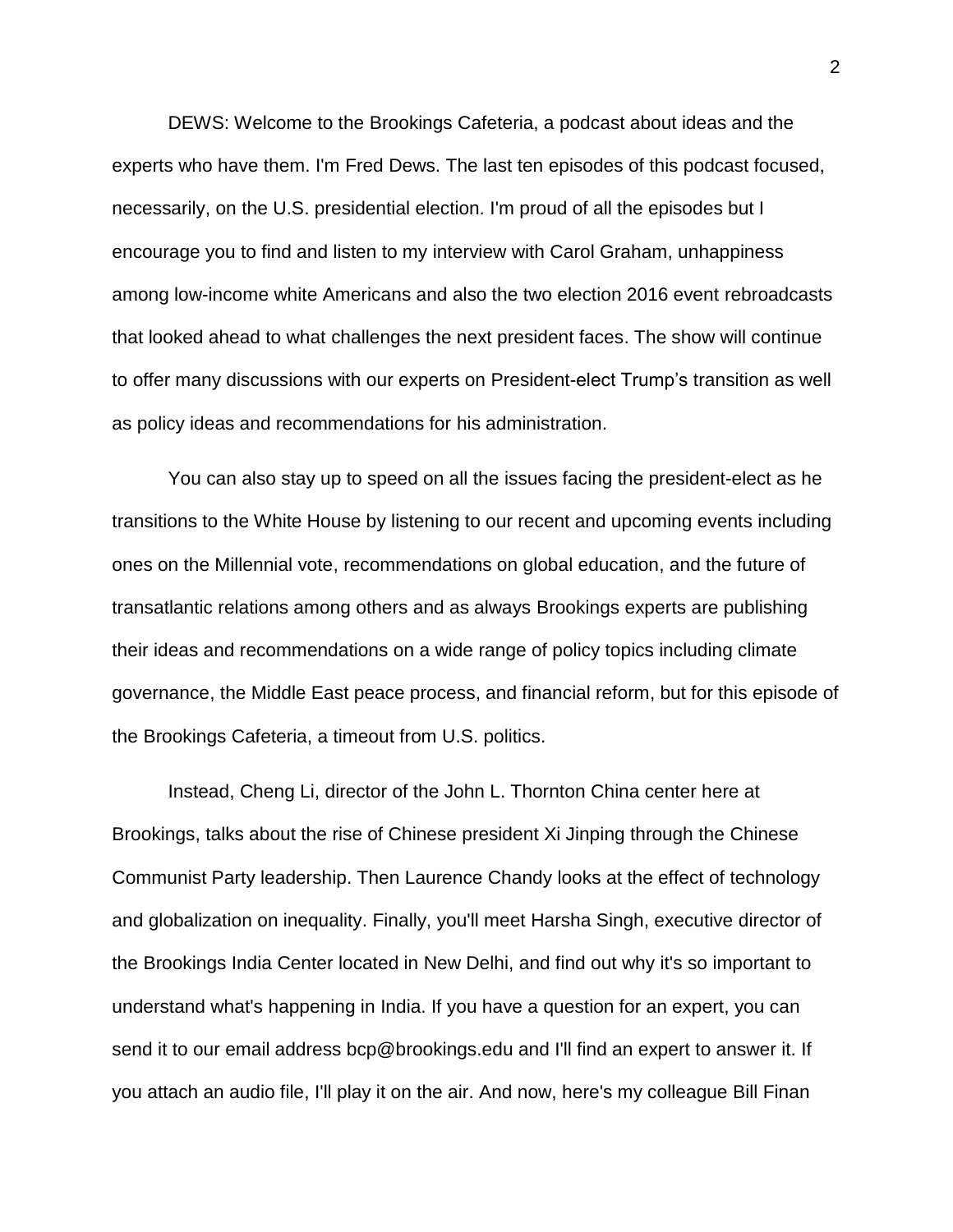from the Brookings institution Press, talking with Cheng Li about his new book, "Chinese Politics in the Xi Jinping Era."

FINAN: Thanks Fred. Cheng, good to see you again. Congratulations on the publication of your new book. It's a monumental and groundbreaking work and we are pleased to have worked with you to publish it.

LI: Thank you. We are honored and really a wonderful experience to work with your team.

FINAN: Your book is a wide-range overview and an in-depth exploration of how power works in the people's republic of China, but the book also has a number of arguments to make about how we should think about the way the Chinese party state works. Before we get to some of those arguments, can you give us a brief overview of how the Chinese Communist Party and the Chinese central government work?

LI: Well, the defining characteristics of Chinese political system is the party state in a way that the party control the government. This is actually defined and legitimized through, not only the Chinese Communist Party's constitution, but also the constitution of the people's republic of China and so in a way, the government and the party is the same thing. It's a one-party state and this does not allow the real political competition as what happened in many democracies into a multi-party system. Now China has some kind of so-called democratic party but these are very small. Chinese people said this is like a travel west parties only to show they exist. But having said that, we should also remember that the one-party state does not necessarily mean the leadership is a monolithic group. Actually the divided leaders are divided into different political camps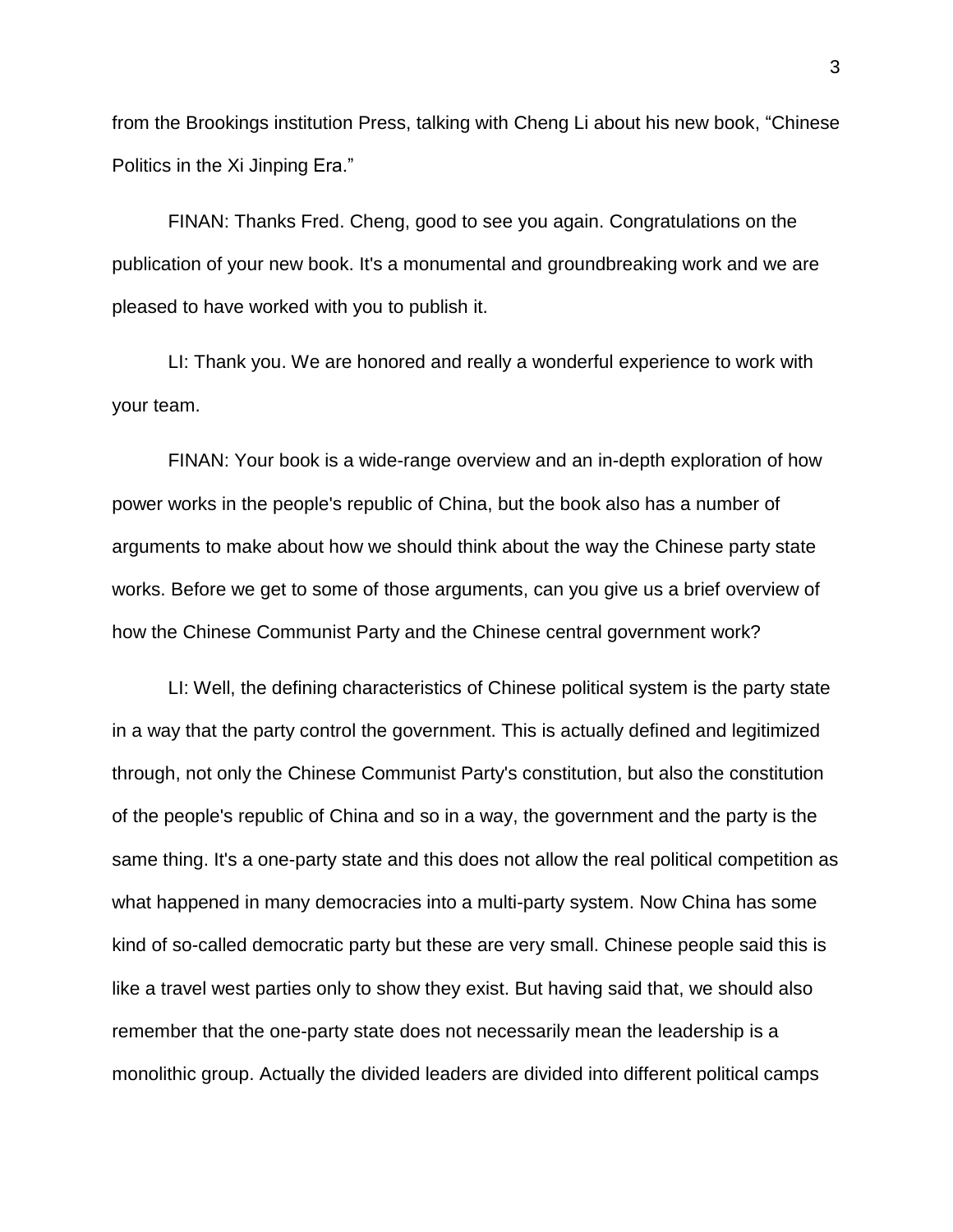with different ideology, different socioeconomic backgrounds, and different policy orientation. Now this has become increasingly apparent – like become a reality when you have the so called collective leadership when there are no very very strong politician like dictator Mao or Strao Man Den so you tended to have certain kind of checks and balances. This is what happened in the past three decades until Xi Jinping came to power 4 years ago.

FINAN: And Xi Jinping is the president of China and the General Secretary of the Communist Party.

LI: Usually these two positions are held by the same person in the case of Jian Zemin, Hu Jintao, and now Xi Jinping. Now, in a way, Xi Jinping has changed the the norms and the political collective leadership in a way that he assembled more power. He is not only the first man equal but certainly the first man, you know, it's a much stronger than the other six members of power bureau standing committee, but the question is why did that happen, what caused this, and whether this is temporary or long-term. Now we should interpret it in the context very quickly.

What happened is the four years ago Chinese communist party leadership become malfunction and some of the politicians, like members of standing committee or power bureau, hijacked the leadership and the military become increasingly out of control with the civilian leadership. The corruption become so widespread, in my view, is not only unprecedented in PRC history or Chinese modern history, also unparallel into this world with so many cases involving, you know, a couple of billions, even ten billions of US dollars from corruption. You need to fix that.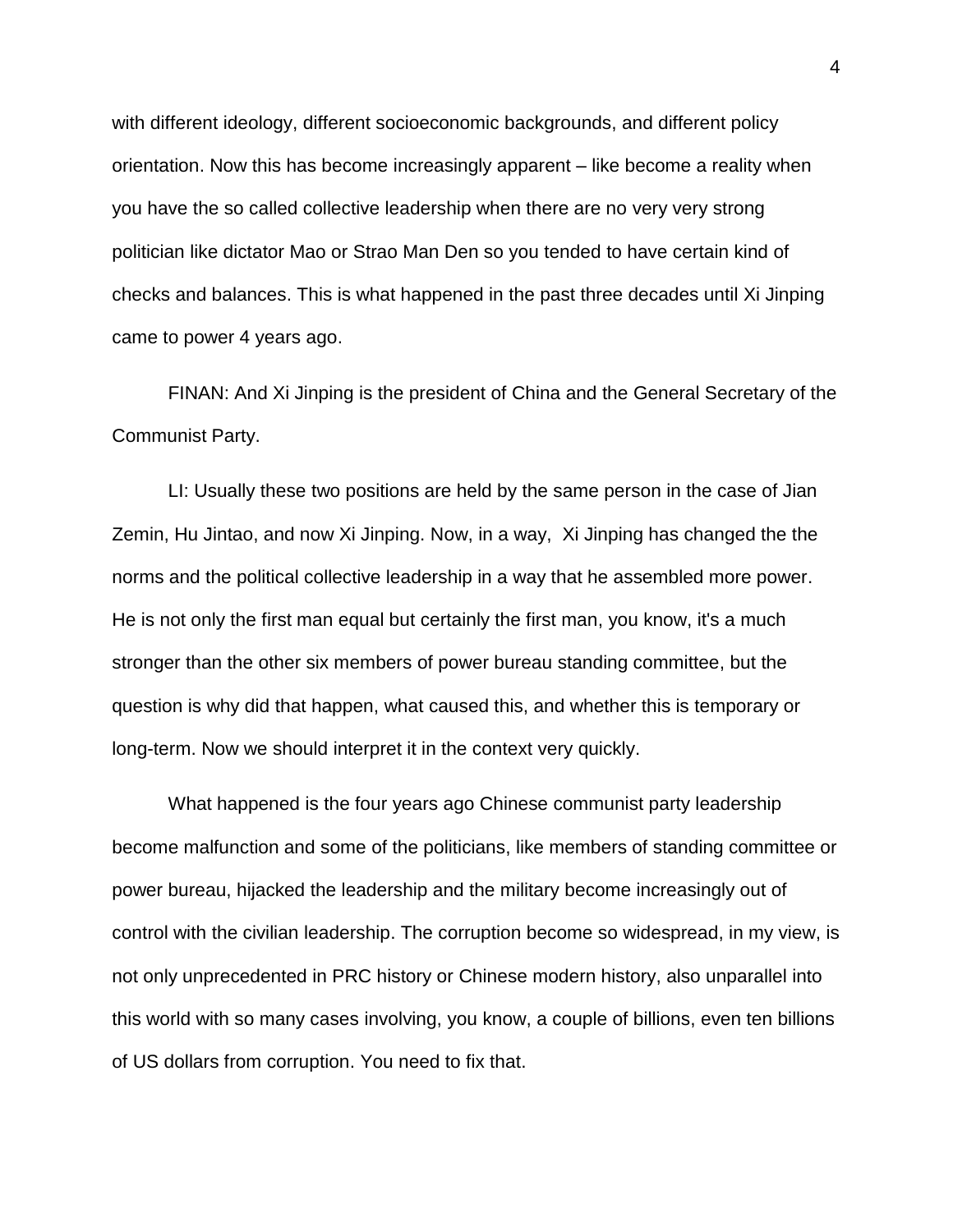FINAN: It was huge.

LI: Yes, but without power how could you Deal with this kind of challenges. So Ji Xinping is best by fact that the his political camp got the six verses 1 ratio majority that allowed him to carry out this bold and really quite strong programs with the anticorruption or military reform and that explain why he regain the confidence from the Chinese public. But this is the thing. in my view it's still temporary because of the institutional norms and the laws which started from Deng Xiaoping over the past three decades actually remain. The book argue is far more endurance and effective than most people thought, so this is my argument.

FINAN: I want to go back to those four years ago, actually, because you say at the beginning of the book that the Chinese Communist Party must find a new mechanism to choose its top officials and you illustrate that with the case of telling the story of Bo Xilai. You write that Bo Xilai represented the greatest challenge to the party's legitimacy since 1989 Tiananmen Square incident. Who is Bo and what happened?

LI: Well Bo was a party secretary of Chongqing and also one of the 25 members of the Politburo. So he was already a heavyweight politician. Chongqing is the largest city in China. I assume also largest city in the word with a population of 32 million people far more than the whole entire population of Australia or Canada, maybe even double than one of these two countries. So that person also launched a very unique campaign which has two components: one is to sing the red song and then try to you know just to talk about the cultural revolution in a more favorable term.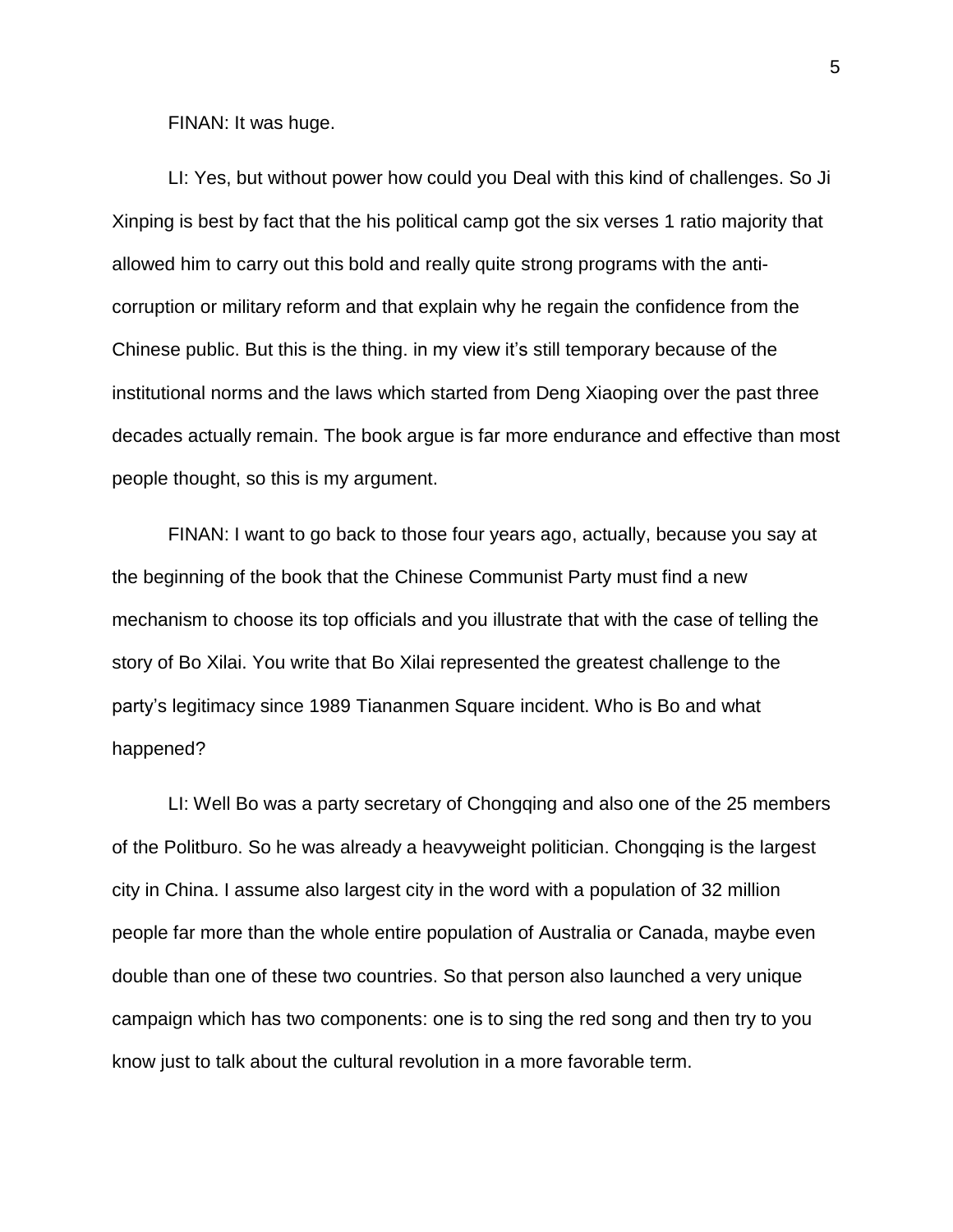FINAN: And the cultural revolution, just for listeners, was that event starting around 1965 –

LI: Was the ten years darkness in the Mao Era. This is the era that the husband betray wife, wife betray husband, not for sexual reasons, but for political reason. This is the era that the country or the regime treat the adults like children treat the children like adults. So I grew up in that period and my family suffered a great deal and we lost one brother who is 12 years older than me and he was a college student at Fudan University and he was basically considered as counter-revolutionary. The charge against him was he listening to the enemy's radio, voice of America, because he basically just wanted to practice English, along with BBC and the voice of America.

So when he actually graduated in 1967, was sent to first Liao Nihuninsan, then went to Hunan, then because of faction, know you know, rebellion groups, the grassroots, they got his dossier, which is sent to him by Fudan University, then they actually beating him to death. They consider him such a criminal and then put his body on the railroad, you know, it sounds like he committed suicide and I remember that at that time I was still a teenager and I remember that we got that note said that he committed suicide and we thought that he did but only until almost a decade later when native shanghai came to see my parents and told us that he actually was beaten first and then put his body on the railroad.

Now this is only one of the tragedies, so many thousands of tragedies including Deng Xiaoping' son also – whether he's really committed suicide or just threw out of the window he become disabled and there's so many very sad stories. So I'm fortunate enough to really went through of these difficulties and in a way that the cultural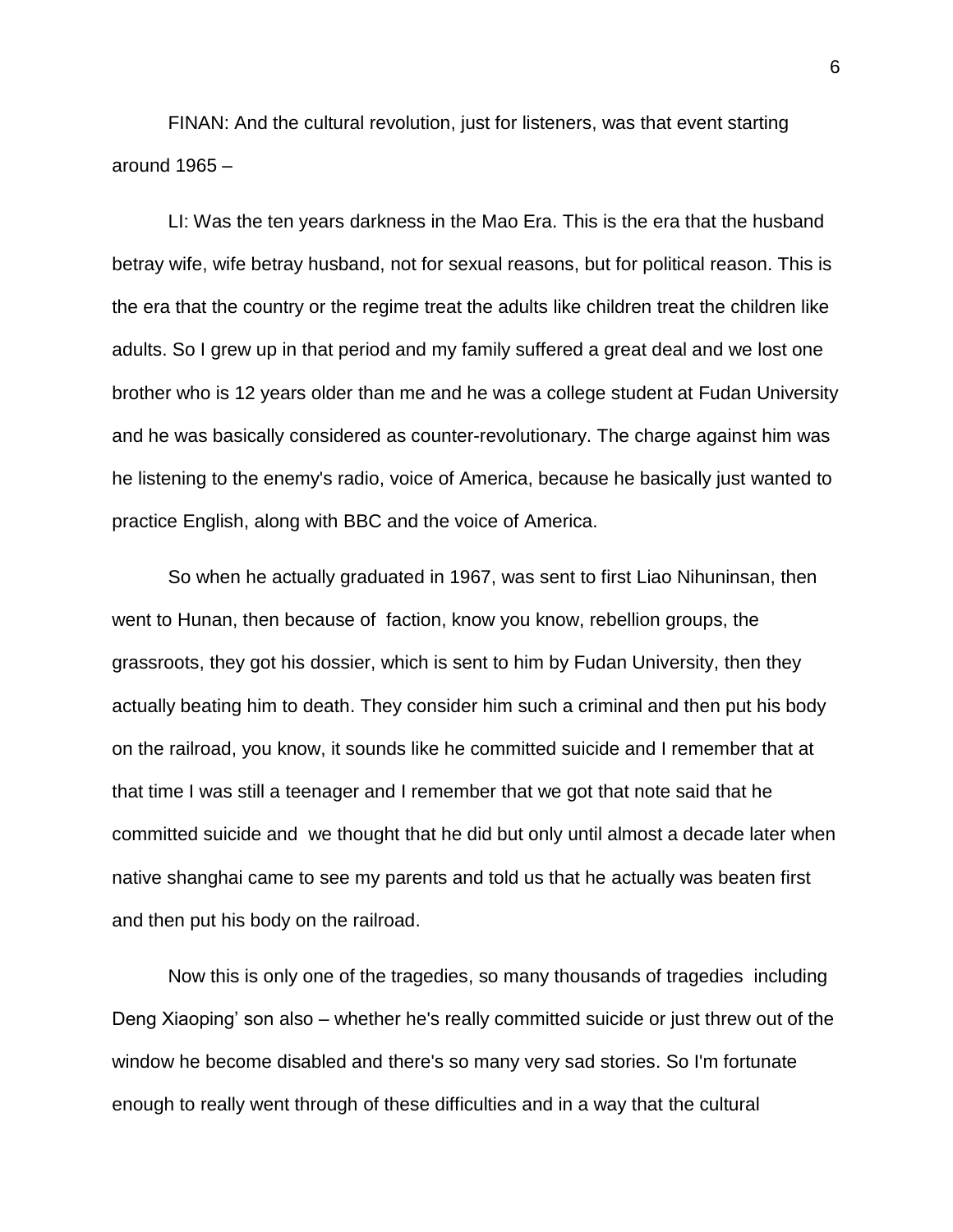revolution periods at that time we were young, were brainwash but also we have the revelation after Cultural Revolution know how awful that - how terrible that period. So if you ask me if there are any Chinese leaders I really don't like, I think I don't like Bo Xilai or other leader I think that they have married but Bo Xilai was such an opportunist and he himself also suffered after the Cultural Revolution and but he was very violent and he glorified that horrible decade to the degree that the Wen Xiabao, premier Wen Xiabao and other leaders saw that he was really remnant of the culture revolution and was very very dangerous but also the other things he was quite, you know, disturbing here he really said that he wanted to deal with the underground Mafia.

So he arrest or fire thousands of policemen and executed the former police chief, but what happened is later on, his wife was involved with the murder with the British Policeman called Neil Heywood, the police chief that he appointed to replace the previous police chief who they executed, actually, gave that to the American Consulate too, so the rest was history but that was another turning point in China's, you know, really quite remarkable history then also eventually led the Xi Jinping to come to power.

DEWS: Laurence Chandy is a fellow here at Brookings and along with program director Kemal Dervis, the co-author of one of a series of essays and global debates that mark the 10th anniversary of the global economy and development program. Here's Lawrence on his essay, "Are technology and globalization destined to drive up inequality?"

CHANDY: This is Laurence Chandy, I'm a fellow in the global development program at Brookings. I've written an essay with my colleague Kemal Dervis, looking at the question of what the effects of technology and globalization will be on inequality in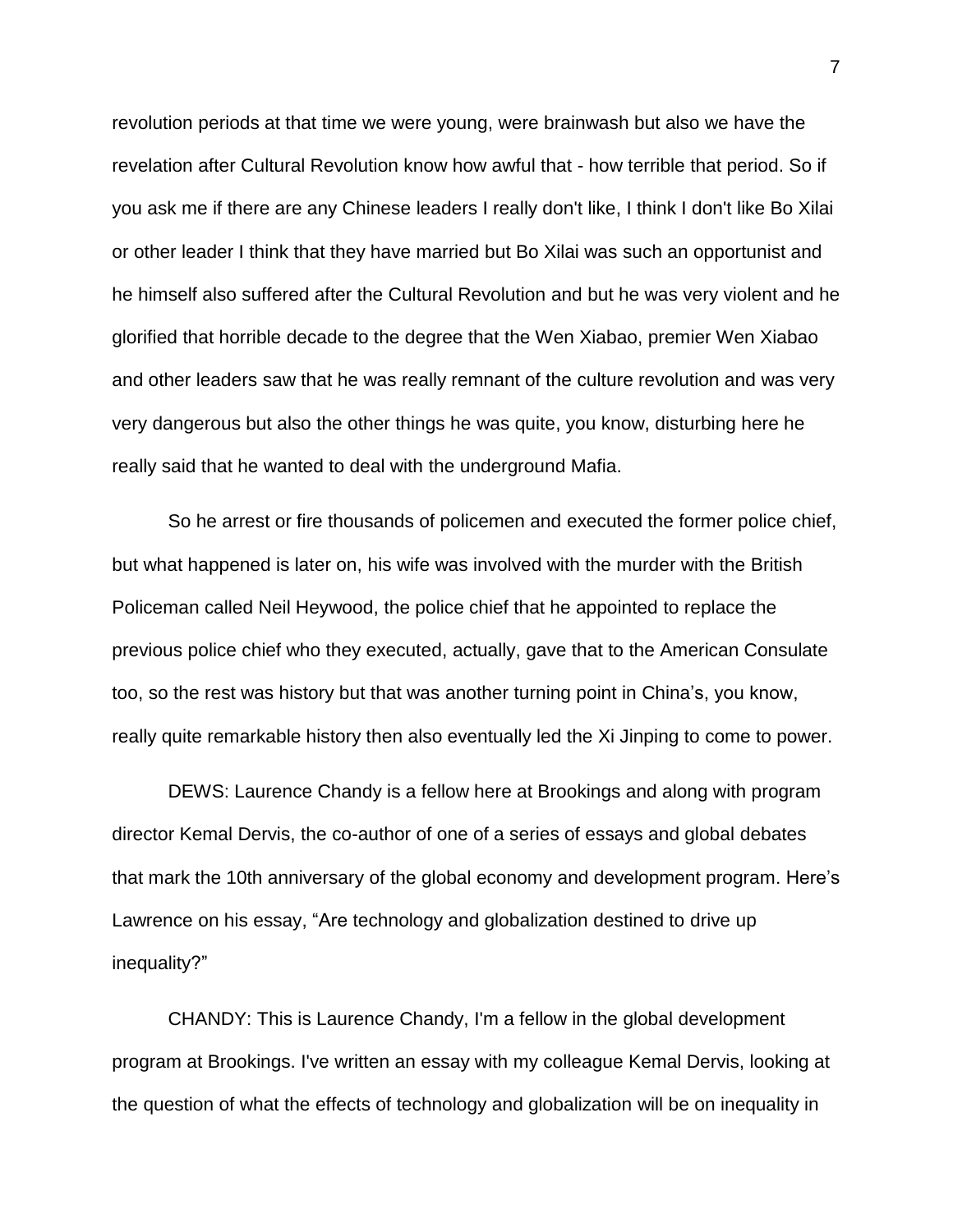the future. There's a lot of concern about this topic and it's shared by people in our program. There's no doubt that technology and globalization have already acted as a huge force on inequality especially the last 20 years but it's actually a very complicated story and that's what our essay's about. the first area of complexity is that the impact of technology and globalization really depends on what kinds of inequality we're talking about or whose inequality we're measuring. So let's consider first global inequality, that's the difference in incomes between everyone in the world, all seven billion of us. Here the factors of technology and globalization are actually leading to a narrowing in the distribution of income.

The global distribution of income is ultimately a function of two things: the inequality within each country in the world and inequality between each country and dominant effect of the last 20 years and there's been a rapid narrowing of between country inequality as poor countries have caught up with the rich world. Of course, this narrowing of global inequality doesn't mean that everyone's happy. There have been relative winners and losers in this process and this is really expertly illustrated by the way by the so-called elephant charts by Branko Milanovic and Christoph Lackner, if you haven't seen that chart, I strongly encourage you to google it, it's worth a look.

So now let's think about within country Inequality. Now the story of the last 20 years in the US has been of inequality widening quite rapidly and that's been true throughout most of the rich countries of the world, the OECD members and in certainly some of those countries, especially the US but also the UK, we've seen inequality widen especially at the top so we have this phenomenon of the so-called top 1%. In the developing world the story is quite different. We saw inequality widen throughout most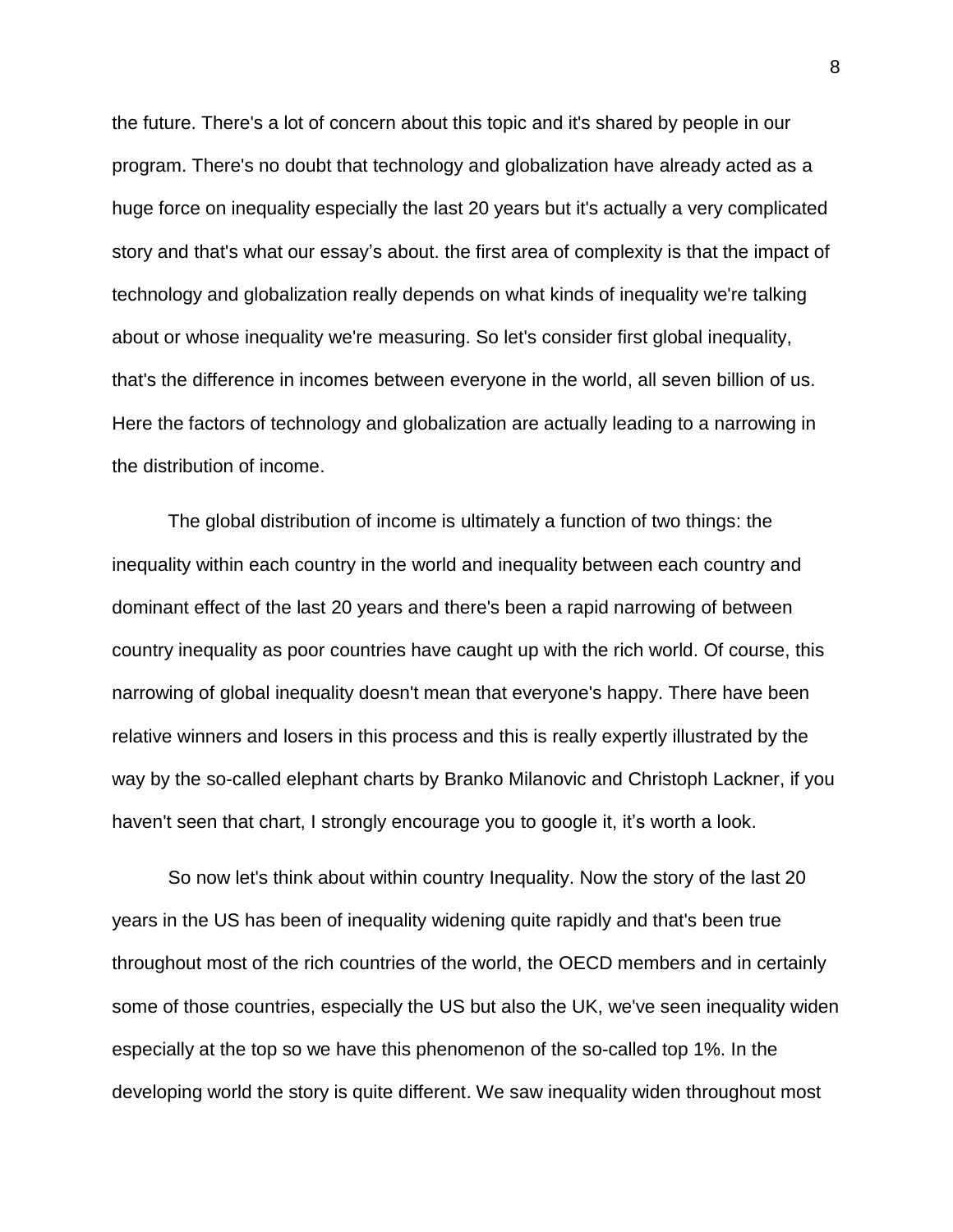of the eighties and nineties but since then that trend has stopped so within country inequality in the developing world has plateaued and if anything it seems to have perhaps narrowed slightly. We also have very little understanding in the developing world of what's going on at the top of the distribution so we can't really talk about the top 1% in developing countries because there isn't really the data to do it.

Now another thing that makes this whole topic really complex is that technology and globalization affect inequality through multiple channels. These channels don't always operate in the same direction, let me give you some examples. So we know that technology increases the returns to skills, it gives bigger in comes to people who have the greatest skills and are able to harness those in the economy and in the rich world, that effect is reinforced by the effect of trade as rich countries specialize in trading and high skilled activities. In the developing world, there is certainly a premium we see for people who are more skilled and yet the effects of trade is the opposite. Developing countries specialize in lower-skilled activities. We also know that technology has led to an increased role of capital in the production process and that means that people who own capital, that's investors, have done very well over the last 10-20 years. That effect seems to be true globally. We also know that technology has led to new monopolistic markets. If you think of digital platforms think of things like Google and so forth, the owners of those platforms and the people who work for those companies have made huge profits and are making vast wages in what's being described as winner-take-all markets. It's really interesting if you think about those very same digital platforms, while they've created monopolies, they've also lowered energy costs for people who participate on those platforms. Think about uber drivers or people who rent out their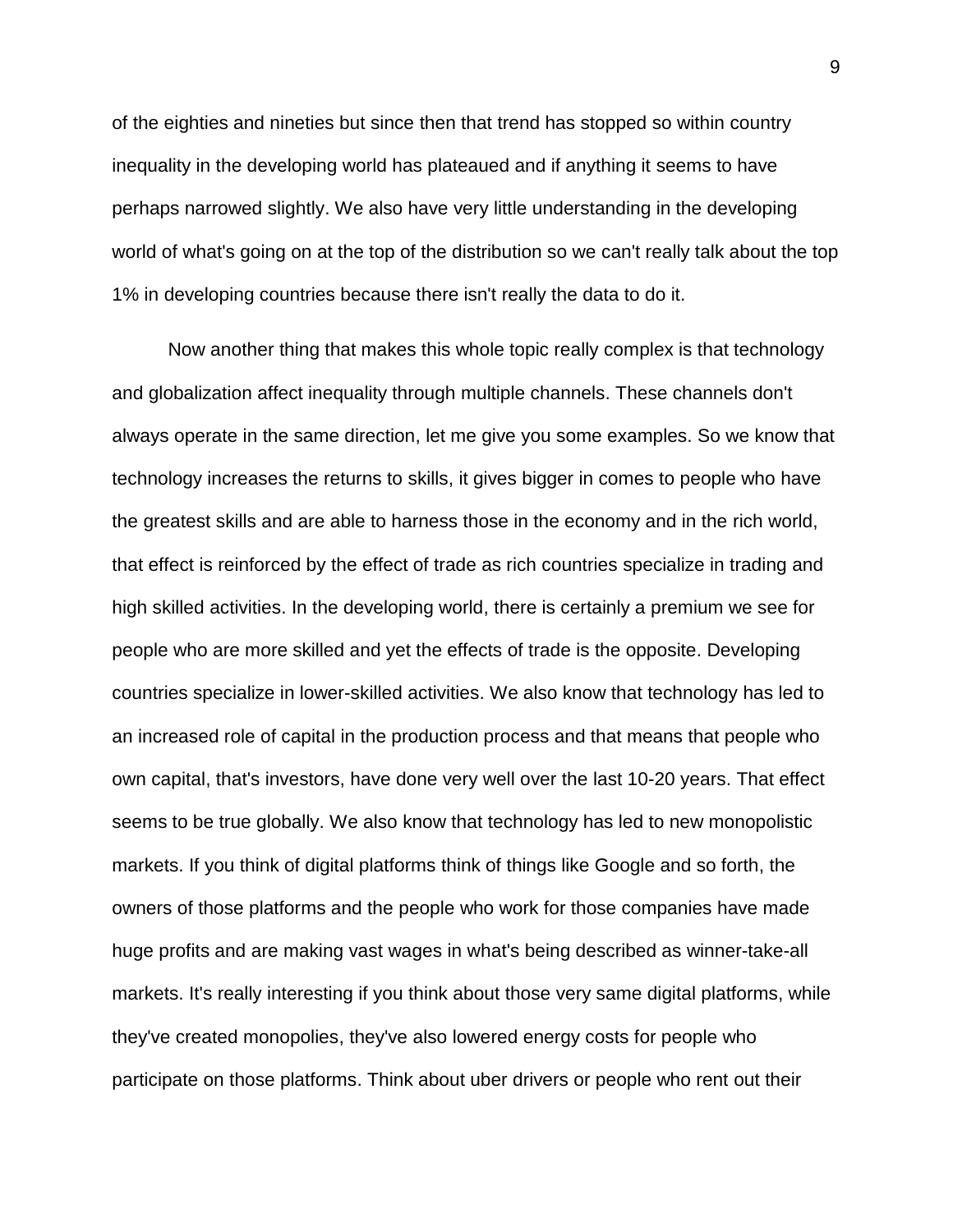rooms in their house on airbnb or sellers on ebay, a lot of those people have been able to do very well as a result of these new digital platforms. This has also created many new winners and losers and really changed how profits are being shared and distributed in the global economy.

Kemal and I conclude our essay by identifying some of the areas which we're going to be watching closely over the next few years. One of them is the effect of automation on jobs. This is clearly a very big topic right now in the press but there's very little agreement among experts as to how serious a risk automation poses to workers. This is partly a question of the extent of disruption that automation could cause but also how quick the disruption will occur. For us in the global program, we're especially concerned with the effective automation on the developing world and how it might affect the prospects for developing countries to grow quickly and to catch up with living standards in the rich world. Another area where we think is really important to watch is to see how policymakers around the world are going to try and shape the distribution of income in their countries differently, not just to the effects of taxing and spending but trying to shake market outcomes themselves. I think we can expect to see some country governments playing a more prominent role using their own investments to shape the direction, the innovation that research and development take. Finally we're going to be looking for ways of obtaining data that can tell us more about what is going on in this complex story. Right now our understanding is partly limited by the limitations of data themselves and this is an area where there is the need for new innovation on its side.

DEWS: You can find the global debate series on our website by searching for 11 global debates and now back to Bill Finan and Cheng Li.

10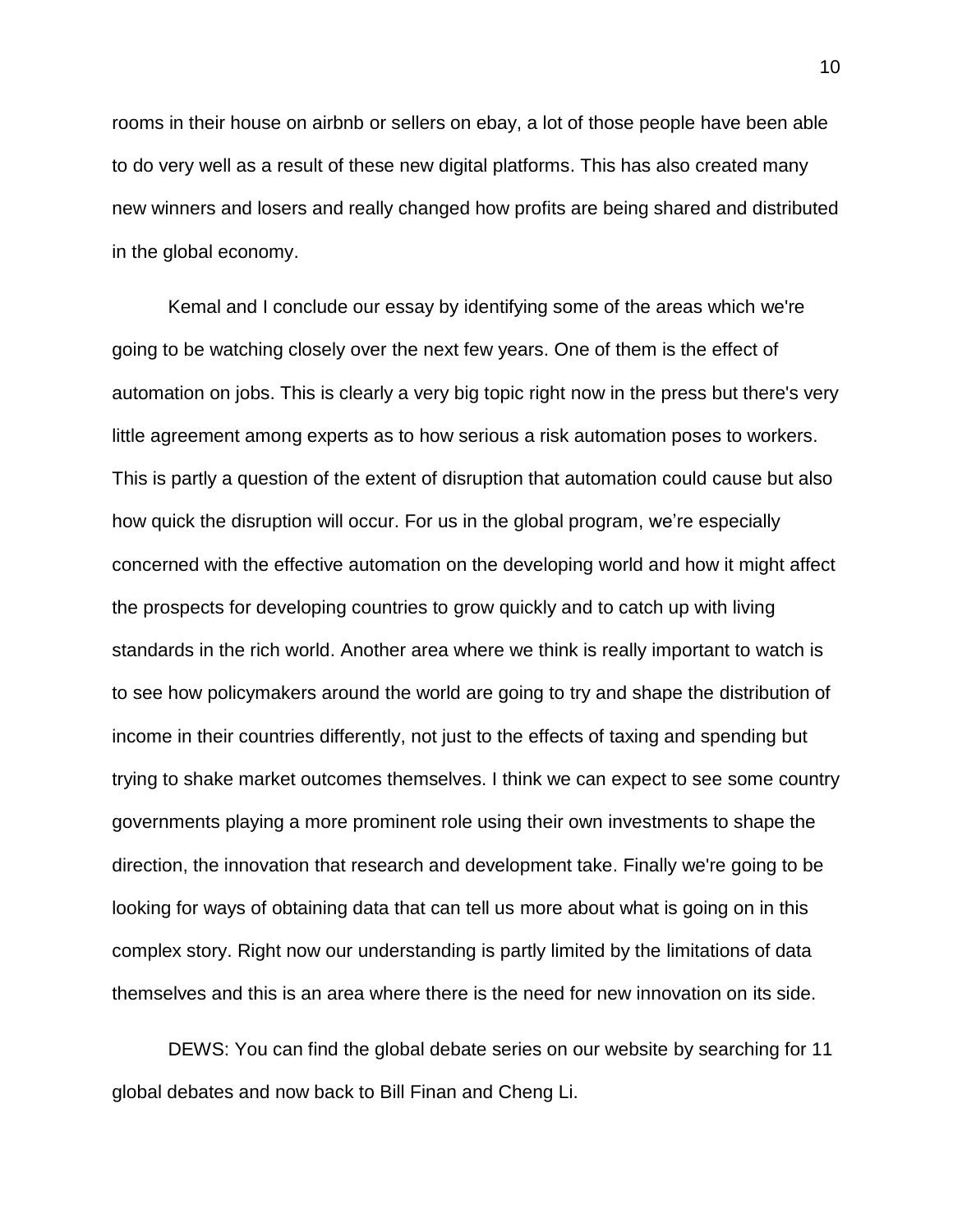FINAN: Ji is a central focus of your book, obviously, and can you tell us who he is and about his rise to power? A quick summary.

LI: Well, Xi Jinping grew up in a Cultural Revolution, also suffered himself because his father was considered as a kind of for capital roller - this is Mao was classified as an enemy, although his father was a senior leader, like a vice premium. And he grew up in a cultural evolution but he also faced that same discrimination like, you know, to some extent my family got, but it's a different way. I came from a family that my father was a capitalist, he come from my family is a communist revolutionary and but we both suffer a great deal. He was sent the countryside as a farmer for manual labor when he was a teenager. He spent seven years in Yen Ang, one of the most primitive regions in the country, that experience really actually give him a lot of valuable assets like how to know the real China, how to endure the hardship, and how to know what Chinese parents like and don't like, and so he really treasured that a period. And then he came back to college to study, that's just when the culture revolution still in the latest stage, then he worked as a personal assistant to minister of defense for a few years, then after that he just really gradually, step-by-step, you know, from the local leaders, county leaders, to municipal leaders, to prominent leader, then serve in Fujian Xi Shanghai, a really economically advanced region.

He has been noted for his pro-market approach but on the political front, he is far more conservative and – but I also think that the conservatives are the reason that he wants to put priority on the economic reform and also deal with corruption. So in that regard, anti-corruption, in my view, it's also political measure, so that's a priority. Now we yet to know where he got this political capital how he will suspend it with only for his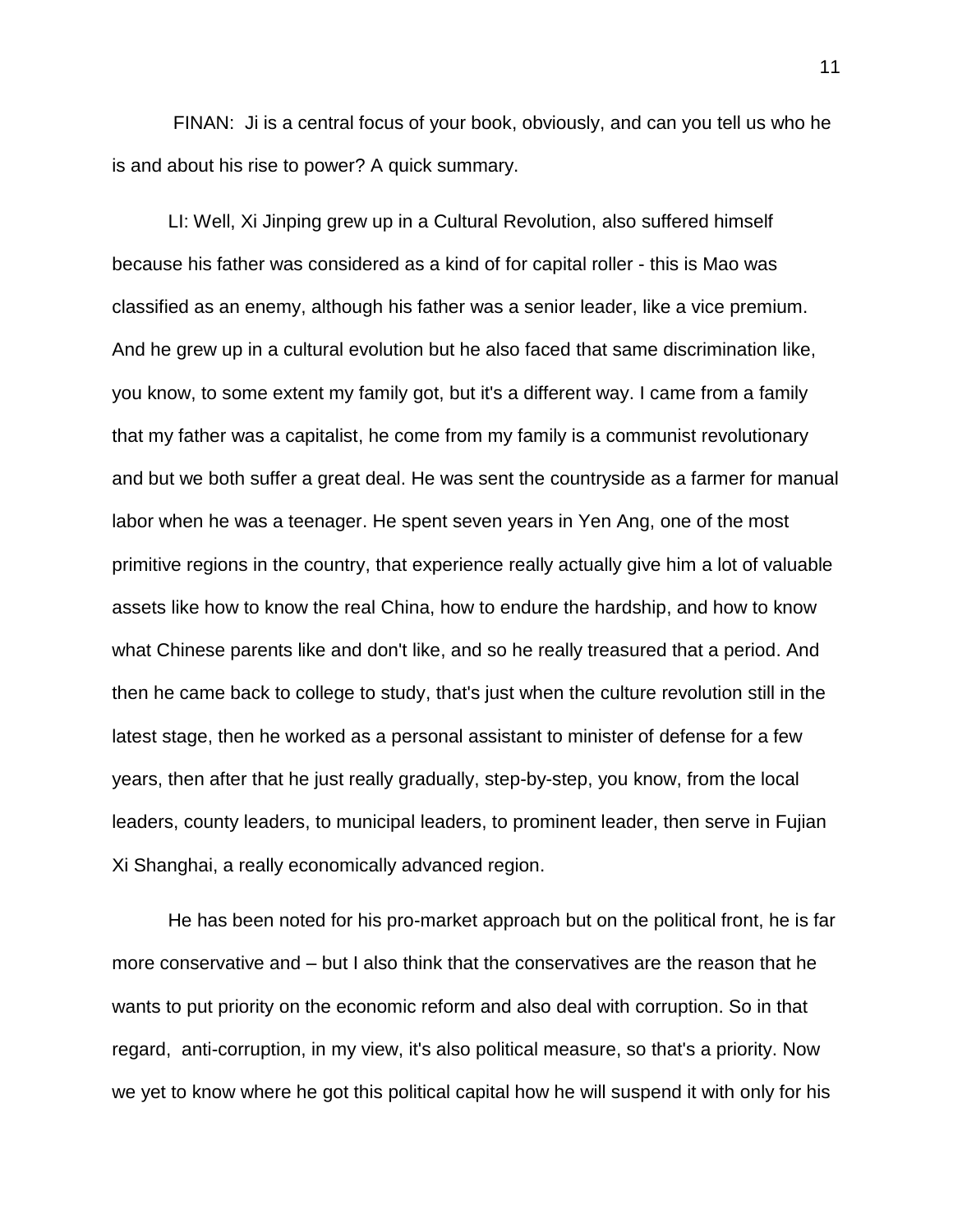own personal power, or will transfer party to make it parties institutional development more solid, more effective – this is the question. Most people still has been cynical, but I'm less cynical; I think we should give him the benefit the doubt.

FINAN: Right and you elaborate on that in the book and make the argument too that it is far too simplistic to cast him as another Putin at this point. But you do say though that there still is a question of whether Ji is going to create problems for the whole idea of collective leadership and that mechanism of creating new leaders with the next Congress to occur. You said you're skeptical of the picture of him as a budding authoritarian but at the same time you do have concerns.

LI: Well, you know, he faced – he confronts three options, especially regarding to selecting the next power bureau standing committee because this is the superior body of the decision-making or leadership called power bureau standing committee, currently has seven people, sometimes could have 9, sometimes could have 5, but among the current seven leaders, five will retire because of the age limit, so how to select the other, the new members, it become a big challenge. The fact that the people will continue to pay attention to this leadership body also tell us the collective leadership actually remains, otherwise there's no reason to pay too much attention, only pay attention to to see, but rather now we certainly pay, not only to see, but also how that new leadership body will be formed. He has three choices: one is to really take all the power, so the power bureau standing committee become his personal cabinet. He appointed one, one, one, and one, two three, and also there's no hurry for finding a successor because like Mao or each of the, I mean, is Mao and Deng led China for 25 to 30 years so he can do the same thing. Some of his critics said that definitely this is Xi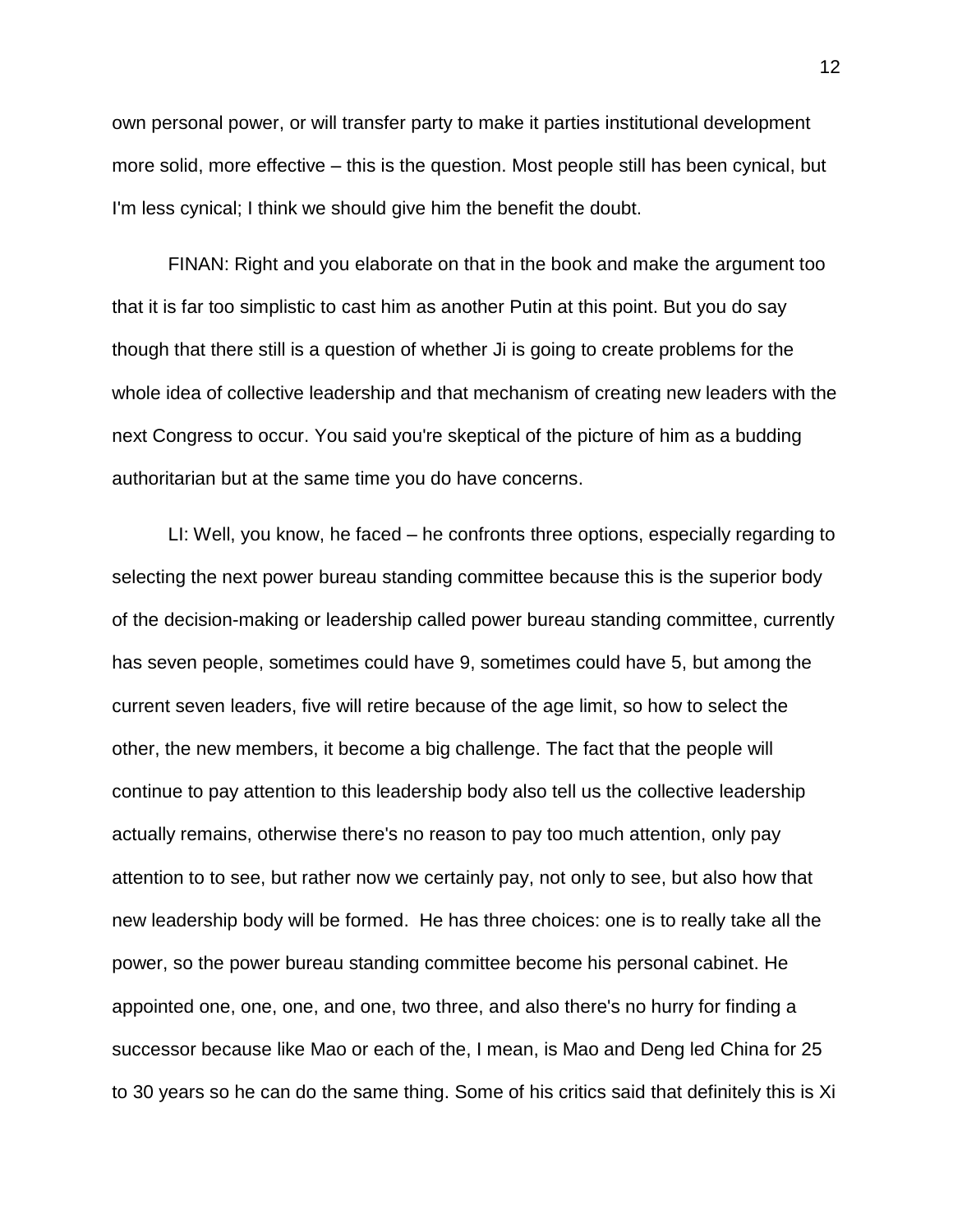Jinping's choice. I'm not so sure and because you will, in that regard, you will change the party constitution, change the political norm or rhetoric or ideology and the change the institutional framework.

Now at least from the the party's community, which was released just a few days ago, the important plan, the so-called 6-plan, used continuously the definition of revived generations from Mao then Jian to Ji, you know, that's a rhetoric continue to continuations. There's no sign that only Mao, Deng, or Ji, so that certainly undermined some of the critics' cynicism. Now the second choice is that the idea of team of rivals and which is the famous American book, which also led president Obama to appoint Secretary Clinton to be that position, and Hillary Clinton will be the secretary and the United Democrat Party, so that has been practiced in China for the past two decades. Now this means that Ji may go reach out of his own political camp to the opposition camp. Now these factions or camps are not entirely transparent, not legitimate in a Chinese political system. But having said that, if you ask any taxi driver in China in Beijing, Shanghai, they will tell you which leader belongs to which faction.

FINAN: So they know the factions.

LI: The leaders certainly know that, this is, you know, really what Bo Xilai mean, what Zo Yenkun mean. This is all things related with factional politics. but this is that the idea of team rivals, basically, he needs to reach out so in a way the power bureau standing committee will no longer be six verses one ratio as we described in the current party leadership, but rather could be three and four, maybe also, one of the three, the opposition, could be a future leader. Now this will be difficult to accept. In after five remarkable years of consolidating power, you end up with a leadership, actually,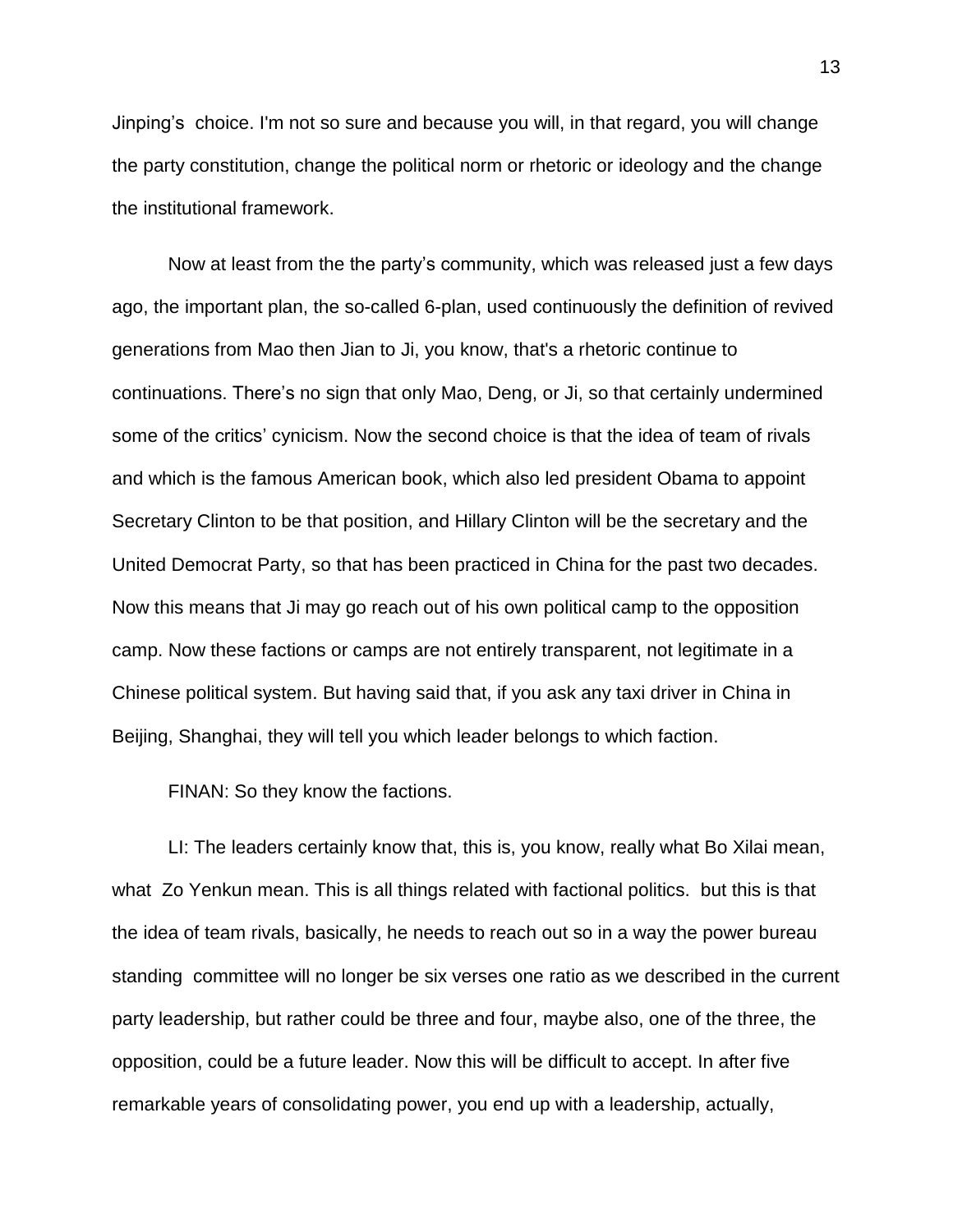become relative majority and also you can imagine foreign and domestic media will pay more attention to the potential successor and who he is and highly likely will be the other faction. Now so that would not be easy.

The third scenario – option is, actually, China does have election. That election, intra-party election is quite limited but they do let the delegates to the Central Committee every five years, is about 2,000 people, to vote for the 370-ish members of Central Committee, which means that the bottom ten percent, roughly, will be eliminated. But if you want to be in power bureau, you know, the middle level, the top levels, power bureau standing committee, you need to be in the Central Committee. If you are not elected to the Central Committee, you will not be qualified to the high level leadership, power bureau or power bureau standing committee.

So in the past 30 years, there's some of the candidates already determined but actually eliminated in this kind of election. The election never reached a level let central committee member to elect power bureau or power standing committee. Now, you can imagine that the next party congress, Xi Jinping's people, his followers, his like-minded people, will enter the central committee, is about 370 people, where they will open the door to let him to select the next power bureau then open up the Chinese political intraparty democracy in a big way, we cannot know; that also involves risk.

FINAN: Right. Are you skeptical of that Occurring?

LI: No, I'm leaning towards that scenario, but none of the options is easy. That would be a big test for Xi Jinping.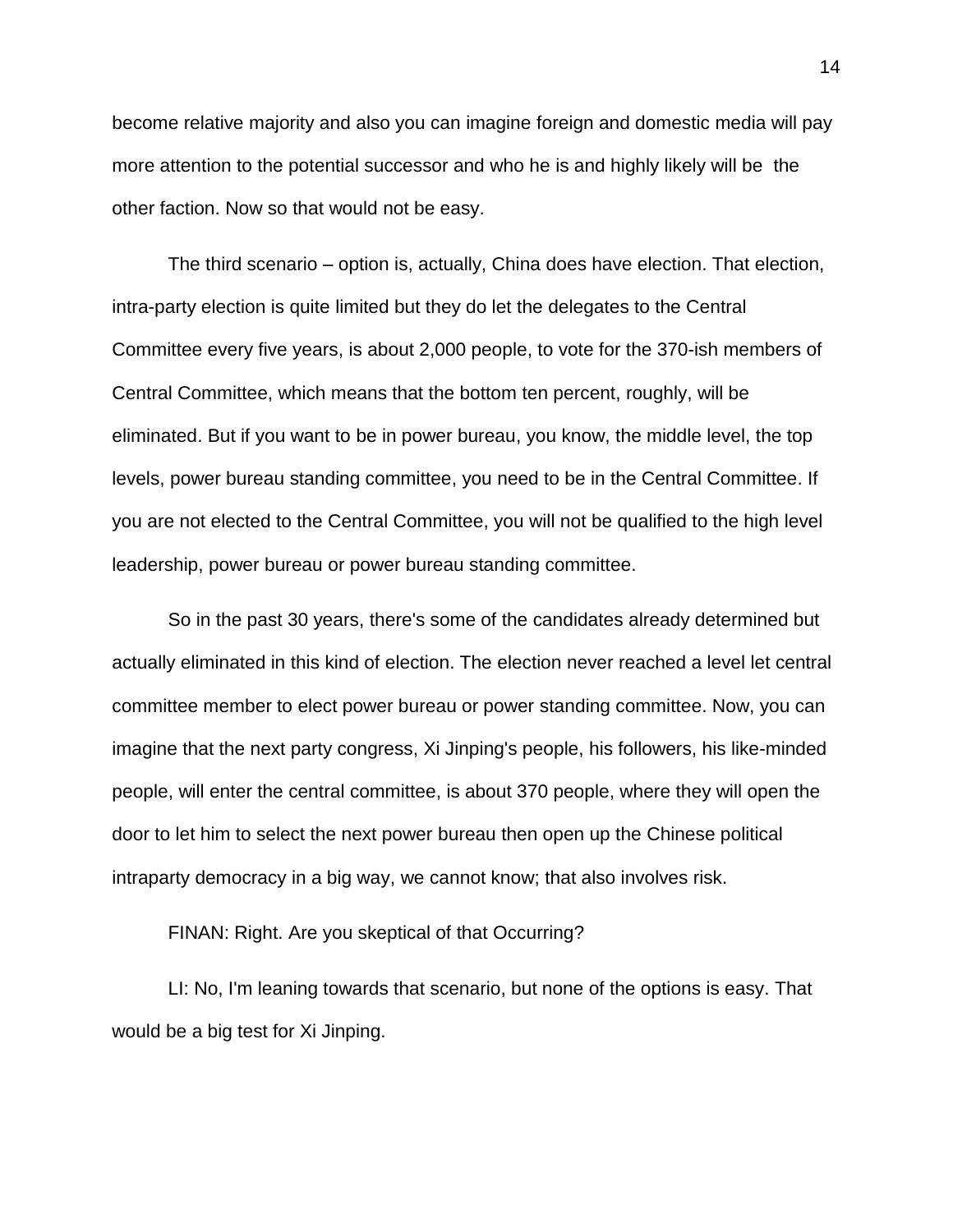FINAN: I want to pull back to a larger view, as you point out in the book, China today is undergoing enormous socio-economic change and you argue in the book that this will put stress on the current system of leadership selection and that's something taking place outside the party, as you described it, and so how would that happen?

LI: Well, again, I changed my final chapter. I spent a lot of time talking about society. Now i'm optimistic about China largely because I do believe people do not want to go back to cultural revolution. Bo Xilai would never be successful and although this incident, that incident is random, it's bad luck and yet Bo Xilai has no chance to become top leader in China because the way he's really moving back. Now Xi Jinping different from Bo Xilai in profound ways, although both of them are princelings, come from prominent family.

Xi Jinping, really in personal level, is more liked not like Bo Xilai – he's so egoistic, so mean, not only to his lieutenants, but also to his father and the to one of his sons and that's the thing, it's really quite unique, but also Xi Jinping is pro-market, he's not anti-market. Bo Xilai is famous for you know state-owned enterprises and etcetera. You know, Xi Jinping talk about importance of the rule of law. Yes, he may sometimes, you know, or his regime, or his leadership harass some human rights lawyer, but at the same time also talks about the importance of law and dedicated one platinum on legal development, but Bo Xilai completely ignore law and not only arrests human rights lawyers, but also executes some of them and executes some of his political rivals in such a way, so they're quite different in so many important ways.

FINAN: And then it also underscores why you find that life imprisonment for Bo is not an especially wrong judgement.

15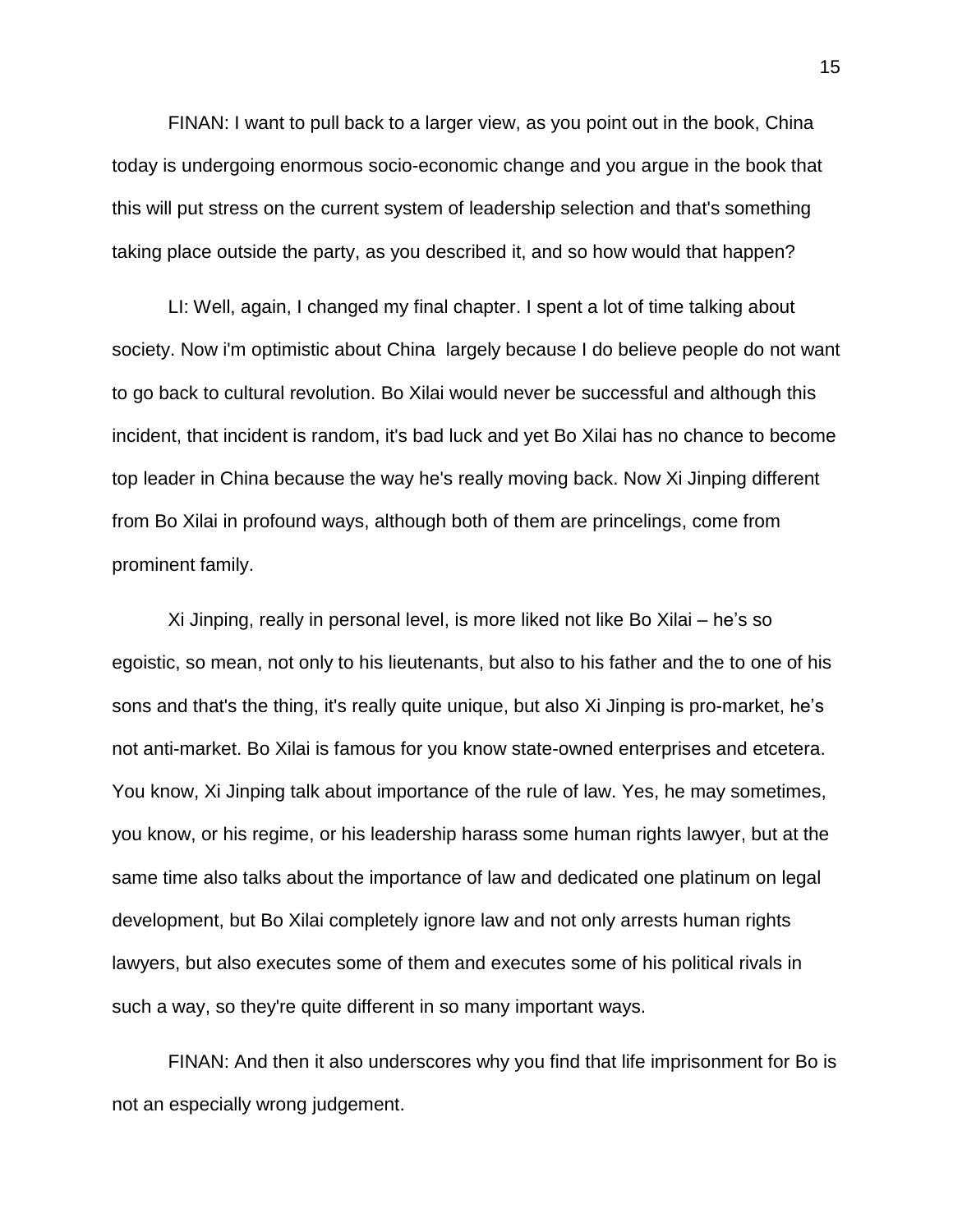LI: Correct, but the things is what I'm optimistic is it's not partially about the leadership structure, which I call one party two coalition's or one party two camps. I would be happy to doctor details but the book, probably read the book has other details about why the party despite the one-party state it's not a monolithic group. I'm optimistic about China and you only mentioning Bo Xilai incident was similar with largest one thing's 90-89 camera maybe even things 1976 after cultural evolution but the Chinese society or Chinese economy not affecting the same way and actively than the previous two incident and societies still move forward.

The reason is because society become so Mature. you have the forces like middle class, entrepreneurial class, legal profession, and commercialized media, and NGOs despite some difficulties is still continue to expand. So all these things did not exist or extremely weak in 1989 China or certainly 1976 China. So these forces will push for change now also Xi Jinping is popular in the low and middle level of military, Ji Xinping is popular with general public but he still need to reconsider the relationship with Chinese intellectuals because there's a lot of criticism about Xi Jinping.

So in a way that these criticism also will prevent a dictator emerging in China in my view and I do not necessarily agree with Chinese intellectuals but I'm happy that they have the freedom to express their views, at least limited freedom so that come with hope and this hope will make leaders to to be on the right side of history if you single magical to extreme then you will not be popular. So I think this is the dynamic that make leaders should go along with the history, go along with the society. Xi Jinping to reprove a leader with flexibility with kind of you know good judgment so that also gave me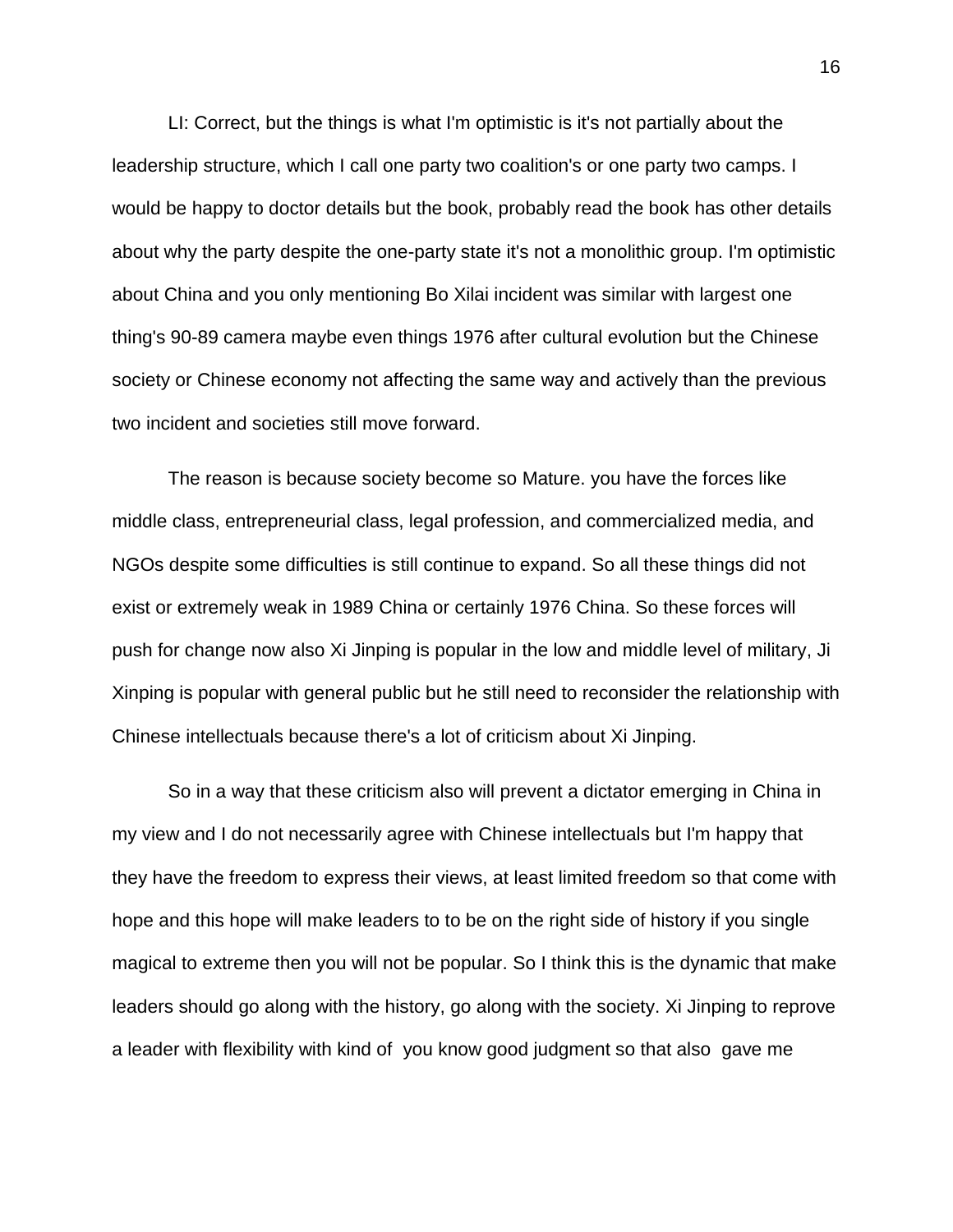some hope. So the hope it's not only the leadership, not only Xi Jinping but most importantly with the society, with the social forces which is the witness to emerge.

FINAN: We'll end with that hope and I want to thank you for coming to talk to us today. We've barely scratched the surface of the wealth of insights and information contained in your new book and I would recommend anyone who has a strong interest in how power in China works today should read it so thank you.

LI: Thank you.

DEWS: Cheng Li's book, "Chinese politics in the Ji Xinping era" has just been published by the Brookings Institution Press. You can find it on our website. Finally today, meet Harsha Singh and learn more about the Brookings India Center in New Delhi. Dr. Harsha Singh, welcome to the show.

SINGH: Thank you, thank you very much, very happy to be here.

DEWS: I'd like to start by asking you to just please introduce yourself.

SINGH: I'm Harsh Vardhan Singh, my friends call me Harsha and I have joined Brookings India as executive director on first of August this year. So I'm two months old but I've been involved with Brookings India work for some time. Before that I was in think tanks in Geneva. I taught at a couple of universities in the U.S. for a short while also – wanted to have the experience of teaching in addition to my other professional experiences so in terms of my previous jobs, I have worked in two stints at the World Trade Organization or GAT and WTO. I started with the GAT system in mid-1985 and I left the GAT after working in five different areas in 1997, so 12 years.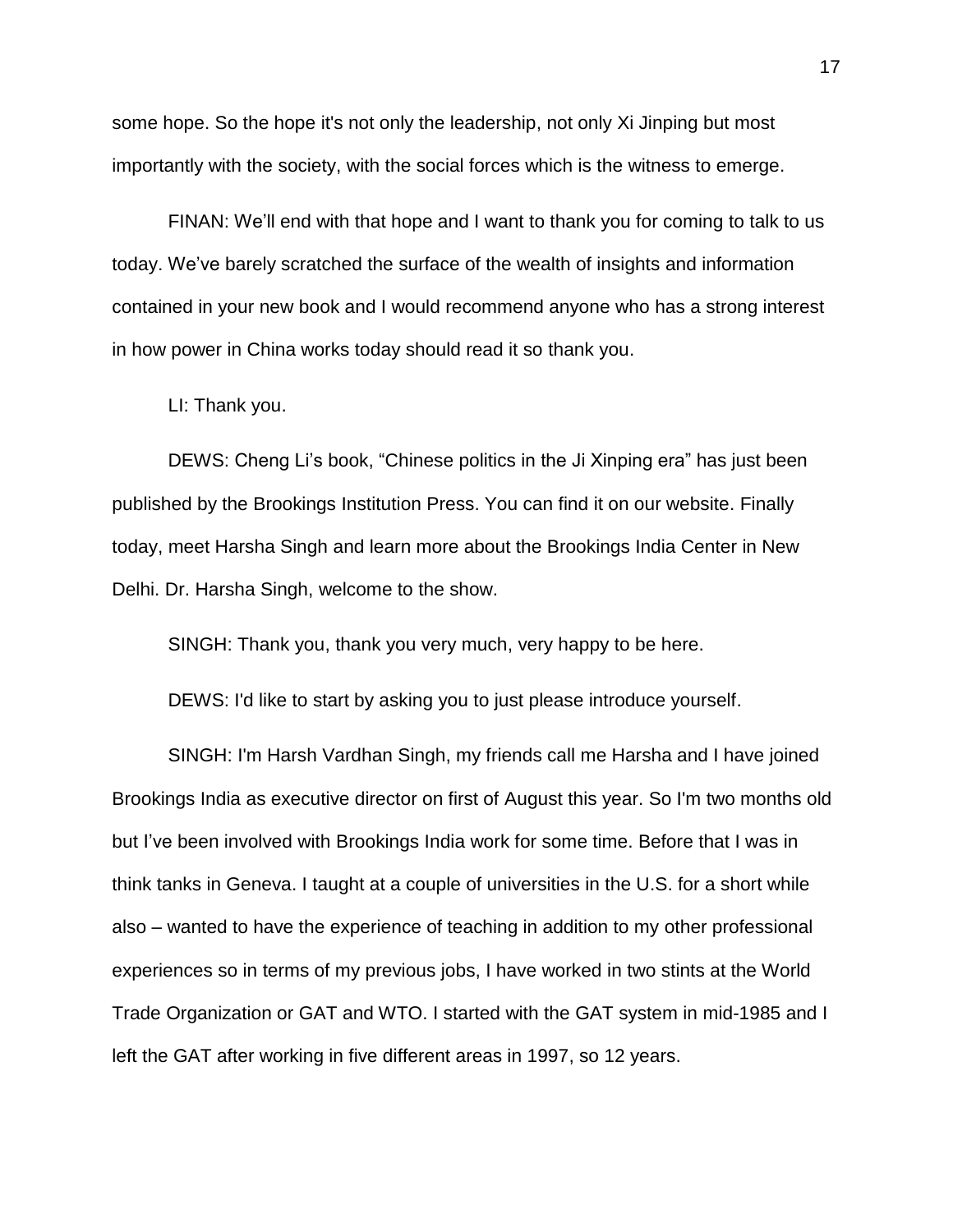Then I was a telecom regulator. The Telecom Regulatory Authority of India was formed around the time I left, in fact, I was the first substantive person working other than the authority and the secretary in the regulatory body as economic advisor so I was economic advisor for four years and secretary of the authority for four years. That was the time we brought in a lot of telecom reform, which has changed the face of the industry in India. It's now a completely different situation compared to what it was when I joined. After about eight years I then came to the World Trade Organization again, this time as deputy to the director-general so I was the deputy director general, there are four of us there. To Pascal Lamy and he served two terms and for both these terms he retained the same team so I was for 8 years deputy director general at WTO. Then I started with some think tanks, teaching, as I told you, and in August this year I came back to my country to be executive director of Brookings India.

DEWS: Alright let's talk then about Brookings India: what is it, where is it, what is its mission?

SINGH: Brookings India is one of the overseas centers of Brookings, as you know. So we have Beijing, Doha, and Brookings India, the last one, namely Brookings India, being the youngest of the three.; we are three years old. We have a chairman, India chairman, who I joke with my friends that, you know, he gives us 30 percent of his time formally but since he works 18 hour days, he gives us at sixty percent. And then we have three fellows, one of them has just become a senior fellow and there's me and then we have research associates and centers such a system, so it's very small team but if you see the newsletter of Brookings India, you will never guess it's such a small team because actually a lot of work gets done and very high quality work also.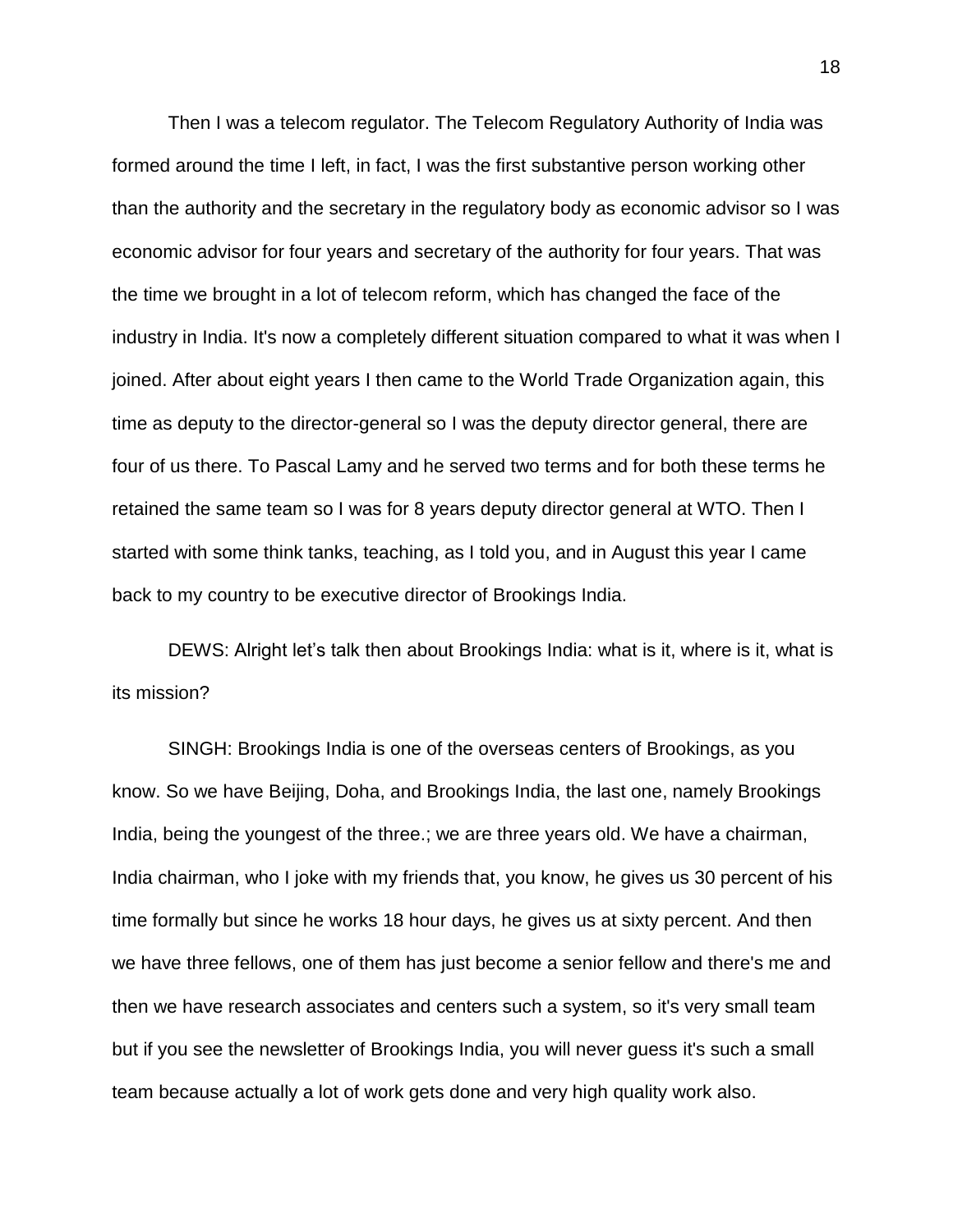The areas covered include energy, smart grades, foreign policy, several aspects of foreign policy, and health, smart cities, we did something last year on education, analyzing election data trends, we are thinking of going into quality aspects of health, so that's what is presently the focus of Brookings India. After I joined, I now want to expand that focus to include several other subject matters and of course, as you know, the main issues which would examine the purposes to develop appropriate policy understanding and initiatives which will help fulfill the relevant objectives of the policymaker of the nation or of the region to the extent the nation has those linkages in place, which it does and interest and the global interaction of countries as far as overseas center is concerned.

So I have thought of expanding the scope to include trade and investment and within trade and investment, both issues which relate to development of domestic capacity and domestic parts of the value chain when investment comes in high technology investment and how one can improve the absorptive capacity at home, what are the policies which will help develop global hubs when the investment comes in, what are the complementarities which could be developed between the different kinds of investment, then I also want to begin initiatives on the digital issues so there are additional issues which relate to regulatory processes there are additional issues which relate to use of digital for social entrepreneurship, there are aspects which relate to using the platform for multiple purposes both commercial as well as social objectives, and the hope is to develop policies and better understanding so that the objectives which are emphasized in the government of India's flagship program on digital India can be better met.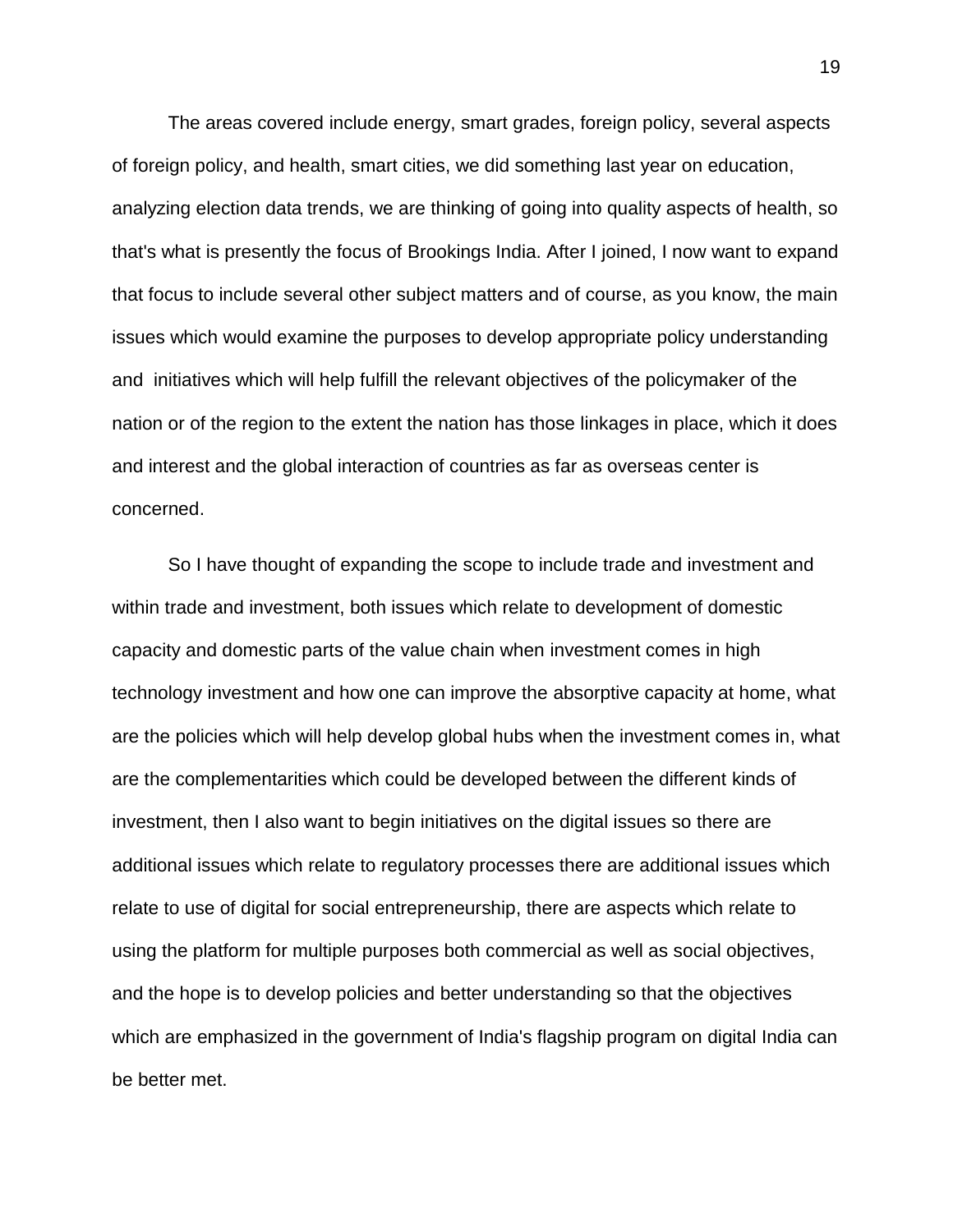Then the issue of jobs and small and medium enterprises is another issue which I think is very important in most countries; India is emphasizing that immensely. At present, India is also trying to look at membership of APEC in order to improve the competitiveness or the functioning environment of the domestic entrepreneurs themselves. I also want to start some work on improving the competitiveness of SMEs. We have gone into the area of, as far as health is concerned, two other aspects of health, one is nutrition and health. We would like to look deeper into it; we have decided to look at the first thousand days of the child, which means from conception till two years so it's both the health of the mother and the child and the first two years are the most crucial phase of a human being. Another is gender & health, so we have gone into that.

There is yet another program where we have decided to look at issues of agriculture – how to increase incomes of small farmers, productivity, and outputs. There are a number of innovative methods which are now used in different parts of India so get more information on that and share that with both policymakers and the farmers so that's another initiative. One other idea is to try and see specific medical devices and look at the quality which should be ensured so that we can we can improve the situation with respect to the quality of inconsistency or devices with international standards. So those are some of the ideas, let's see which ones to take root first. I'm trying on all these fronts. There is another initiative on India and Africa which I would like to take up,

DEWS: So you mentioned that Brookings has centers of research and study in Doha, Qatar and in Beijing, China. Why was Brookings India the third foreign location set up. Why India?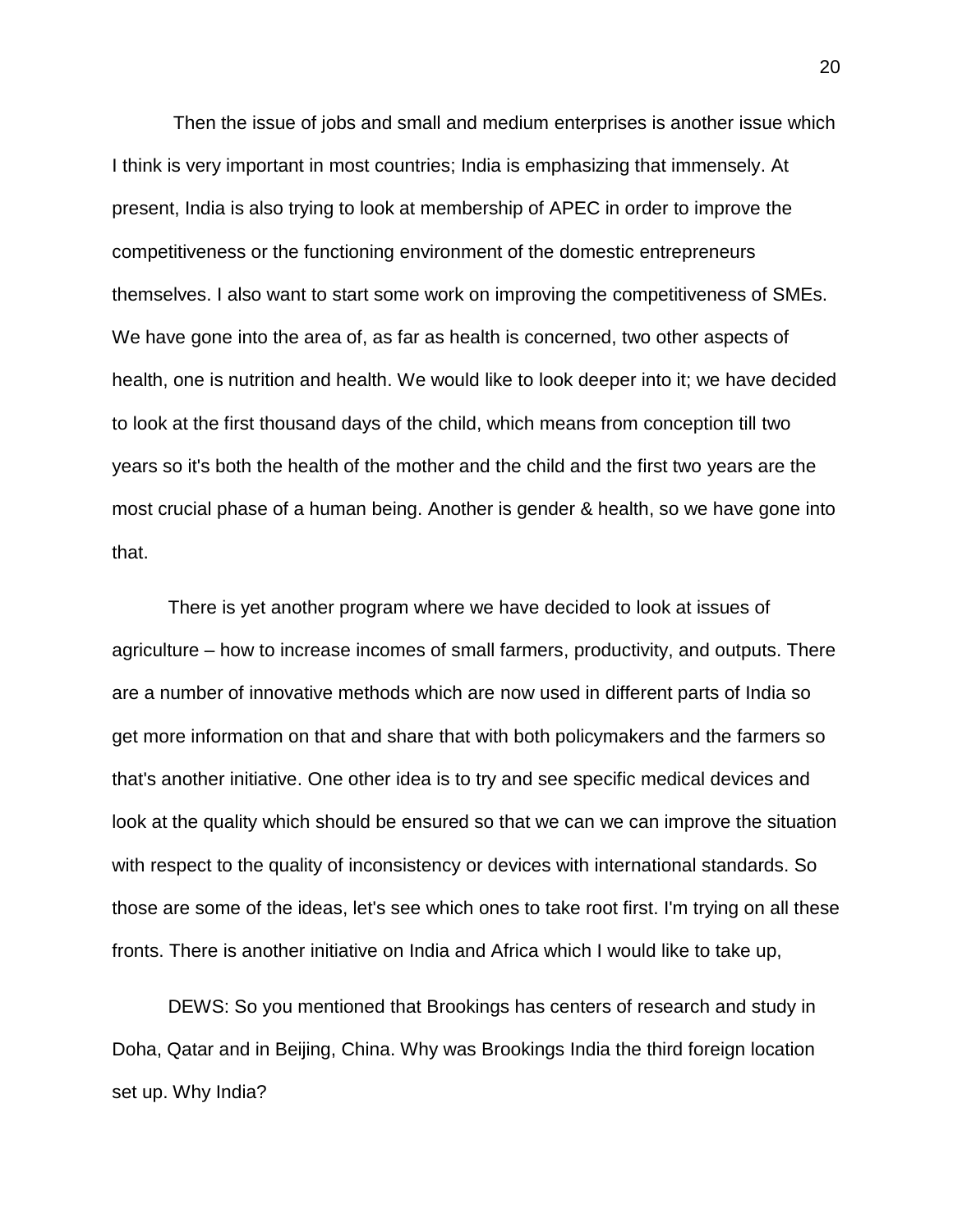SINGH: The precise reason for me would be difficult to give accurately because I don't have access to those records but I can surmise and pretty well assess the reasons. India is the power both in terms of strategic presence as well as economic prominence. India is a country where the population dividend can give rise to addressing several concerns which the world in the future is going to face. The development of policies in India and the momentum with the Indian economy and polity has right now are of great significance, I think both for the region and the world.

So it's an obvious thought to try and look at these issues from a center-based at the heart of the action itself. Plus, also to have an extended presence with experts who understand India who are working for the objectives of the Indian policy makers as such but from an independent and objective perspective because as my understanding goes, Brookings and Brookings India, the whole purpose is to try and look at issues as you as an expert understand them and then try and see okay, what are the kind of objectives which are meaningful and how could one develop a policy framework or interaction of platforms or insights or database which actually enable implementation of those policies in a more effective way.

So I think in every context there is a critical mass or a critical minimum which, once the threshold is reached then, one has to engage much more deeply with that situation so I think that situation with India had come in fact some time back. So I'm surprised it was only three years ago but there must be reasons why it was only three years ago.

DEWS: The final question Dr. Singh, if there's one thing that you would like listeners of this podcast to know or to understand about India, either coming at it from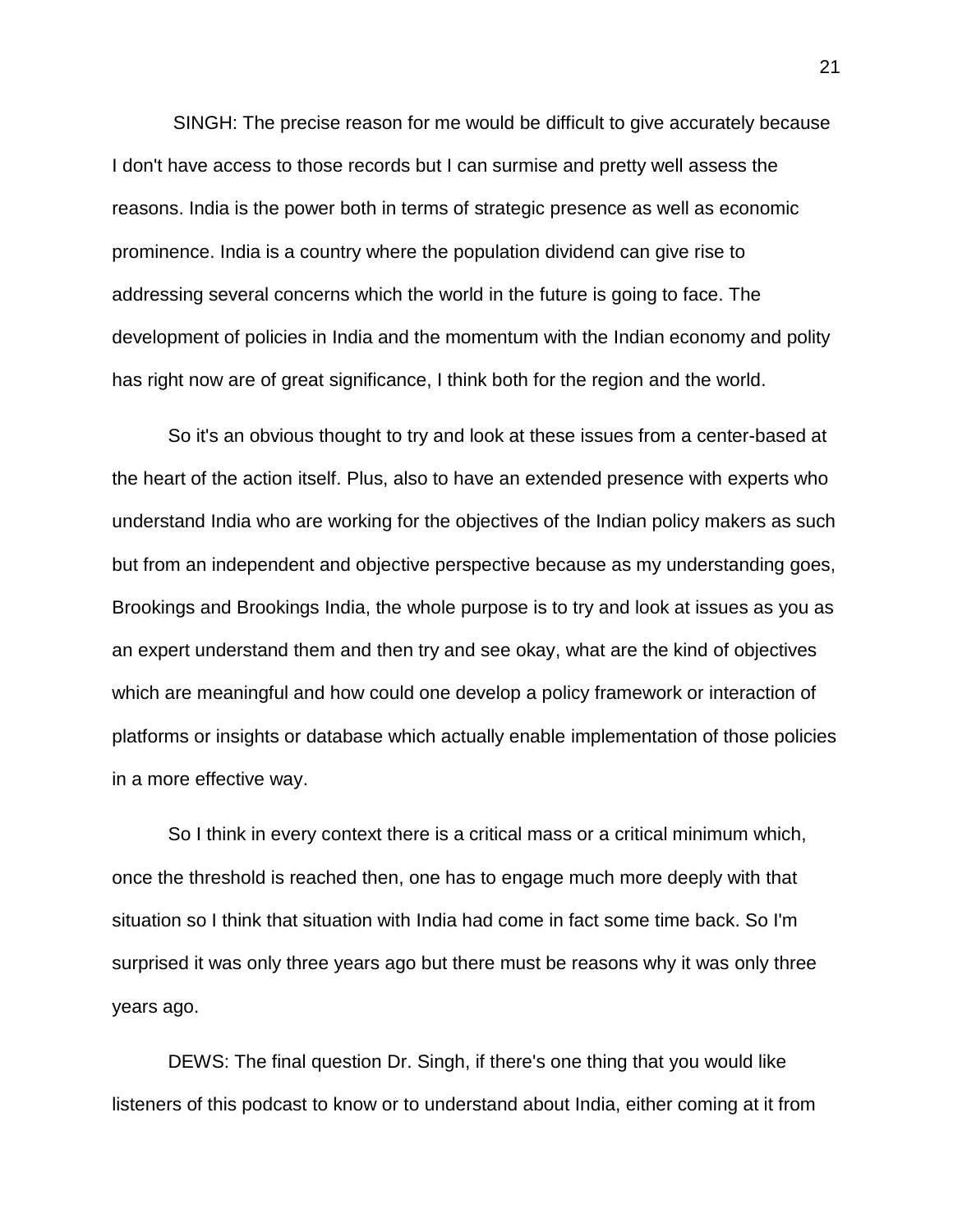the point of view of the executive director in Brookings India or from the point of view of a citizen of India, or both, what would that one thing be?

SINGH: The most important thing which I want to emphasize and since we have an international audience, it's very important to keep that in mind, is that it's now well recognized that India has a very strong momentum for its economic growth and the opportunities which it offers and its capability to participate in global initiatives. There are a number of areas which might be a matter of concern for others, it may relate to trade policy, it may relate to industrial policy, or whatever areas might be of concern of foreign policy, etc. But the one point which I have understood about the Indian emphasis by the main policy maker is that they want to be very active and responsible parts of the global community, they recognize what is needed to be done in economic terms, in social terms, etc., within the country and they are making efforts to do that. The recent goods and services tax initiative of the government is an example of that.

So, while all these efforts are being made, it's important to look at them in the manner in which they are being made. They are being made to enhance the country's capabilities so as to be a more participative and contributing society to the regional and global context. And when you see that as a background, then the perspective which one has to interact with India is that, okay, the direction is one which is a win-win for all of us, how do we enable it so that those objectives which lead to this win-win are enabled for India as well as for us. So it's an understanding of a potential which is being aspired towards through very concrete policies on the ground and once you understand that, then perhaps you can take a more medium term perspective rather than just immediately looking at something which is being done by India and say hey, you're not

22